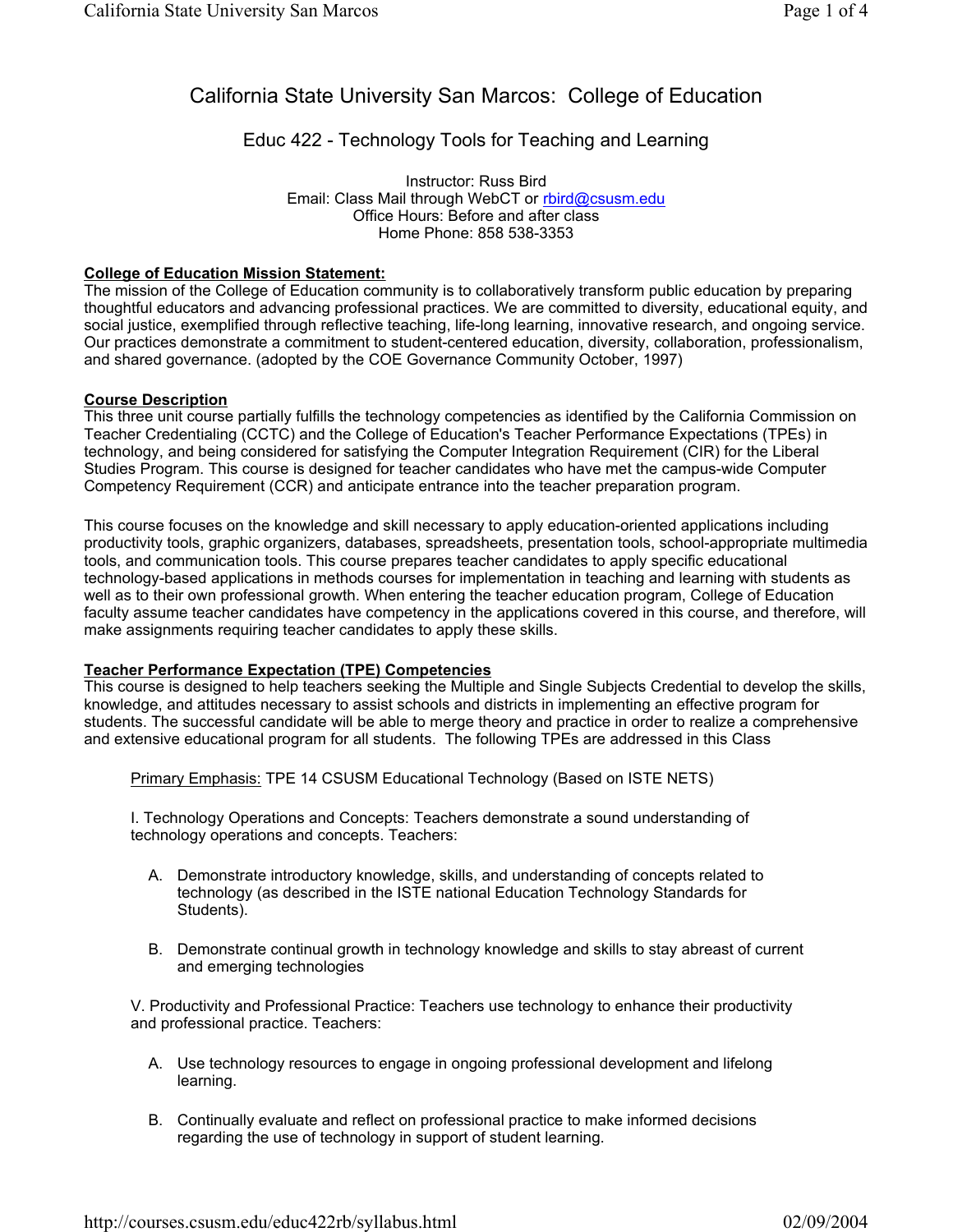- C. Apply technology to increase productivity.
- D. Use technology to communicate and collaborate with peers, parents, and the larger community inorder to nurture student learning.

VI. Social, Ethical, Legal, and Human Issues: Teachers understand the social, ethical, legal, and human issues surrounding the use of technology in PK-12 schools and apply those principles in practice. Teachers:

- A. Model and teach legal and ethical practice related to technology use.
- B. Apply technology resources to enable and empower learners with diverse backgrounds, characteristics, and abilities.
- C. Identify and use technology resources that affirm diversity.
- D. Promote save and healthy use of technology resources.
- E. Facilitate equitable access to technology resources for all students.

#### Secondary Emphasis:

- TPE 4 Making Content Accessible
- TPE 5 Student Engagement
- TPE 6 Developmentally Appropriate Teaching Practices
- TPE 7 Teaching English Language Learners
- TPE 12 Professional, Legal, and Ethical
- TPE 13 Professional Growth

**Course Objectives:** Teacher Candidates will demonstrate competency in:

- 1. Meeting the ISTE Standards I, V, VI outlined above
- 2. Using a set of educational technology tools that are applied in teaching and learning within the credential program and used in public school settings; and
- 3. Setting up an electronic portfolio for completion in the CSUSM teacher credentialing program.

#### **Prerequisites**

The prerequisite for this course is completion of the campus-wide computer competency requirement. This can fulfilled by successful completion of one of the following:

- Taking the CSUSM CCR assessment or equivalent course.
- Completion of an approved computer literacy course at the community college level.

#### **Required Supplies**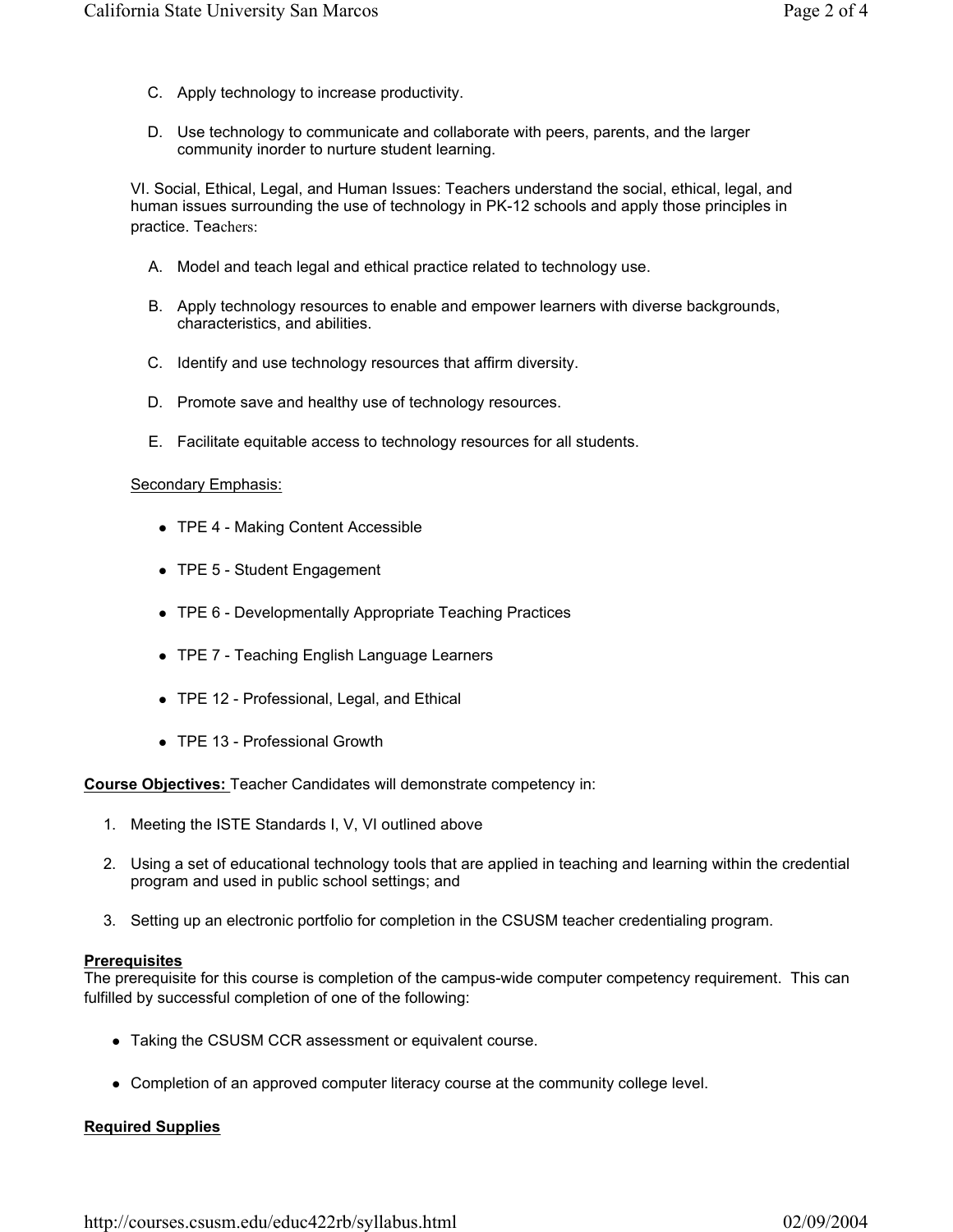- 1. ISTE/CUE Student Membership ( http://www.iste.org/cue/ ) \$45.00/year
- 2. ISTE, Connecting Curriculum and Technology \$32.00
	- $\circ$  This is a volume produced by the professional association that contains the educational technology standards for students at all levels as well as sample lessons on how these standards can by implemented in teaching content. This book will be referred to in other CSUSM-COE courses. Supporting web site www.iste.org .
- 3. 50 page Spiral Notebook \$1.00
- 4. 1 Mass Storage Device, either a:
	- $\circ$  At least 100 MB Zip Disk \$10 You will need a Zip Drive at home
	- $\circ$  At least 128 MB USB key drive \$60
		- **I** recommend either the Lexar (Fry's) or the Pen Drive (Radio Shack)
- 5. At least two CD-R or CD-RW (1x 8x speed) disks for the portfolio at the end of the semester

The spiral notebook and the mass storage device will be required every class. You will need to sign up for your ISTE/CUE Student Membership within the first week of class in order to keep up with the reading assignments.

**College of Education Attendance Policy:** "Due to the dynamic and interactive nature of courses in the College of Education, all students are expected to attend all classes and participate actively. At a minimum, students must attend more than 80% of class time, or s/he many not receive a a passing grade for the course at the discretion of the instructor. Individual instructors may adopt more stringent attendance requirements. Should the student have extenuating circumstances, s/he should contact the instructor as soon as possible."

#### **Attendance and Participation**

A good student (and soon to be teacher) is one who adheres to standards of dependability and promptness. If more than 2 class sessions are missed or there is tardiness (or leave early) for more than 3 sessions, the teacher candidate cannot receive an A. If more than 3 class sessions are missed the grade earned cannot exceed a C. Late assignments will be penalized. If extraordinary circumstances occur, please make an effort to contact the instructor. **Remember that communication is the key to success in this class and as a teacher.** Students are required to use WebCT email and check it at least two times per week to communicate with instructor and peers.

#### **Plagiarism and Cheating**

You have decided to become a teacher. You are willingly becoming a role model. You are going to be held to a higher standard than most professions. Academic dishonesty will not be tolerated and will result in a failing grade for this course and will be reported to the University. This shouldn't even be an issue now that you have chosen to become a teacher.

# **Authorization to Teach English Language learners**

The CSUSM credential program has been specifically designed to prepare teachers for the diversity of languages often encountered in California public school classrooms. The authorization to teach English learners is met through the infusion of content and experiences within the credential program as well as additional coursework. Students successfully completing this program receive a credential with authorization to teach English Learners. (Approved by CCTC in SB2042 Program Standards, August 2002)

# **Disable Student Services**

Students with disabilities who require academic accommodations must be approved for services by providing appropriate and recent documentation to the Office of Disabled Student Services (DDS). This office is located in Craven Hall 5205 and can be contacted by phone at (760)750-4905, or TDD (760)750-4909. Students authorized by DSS to receive accommodations should meet with the instructor during office hours or by appointment.